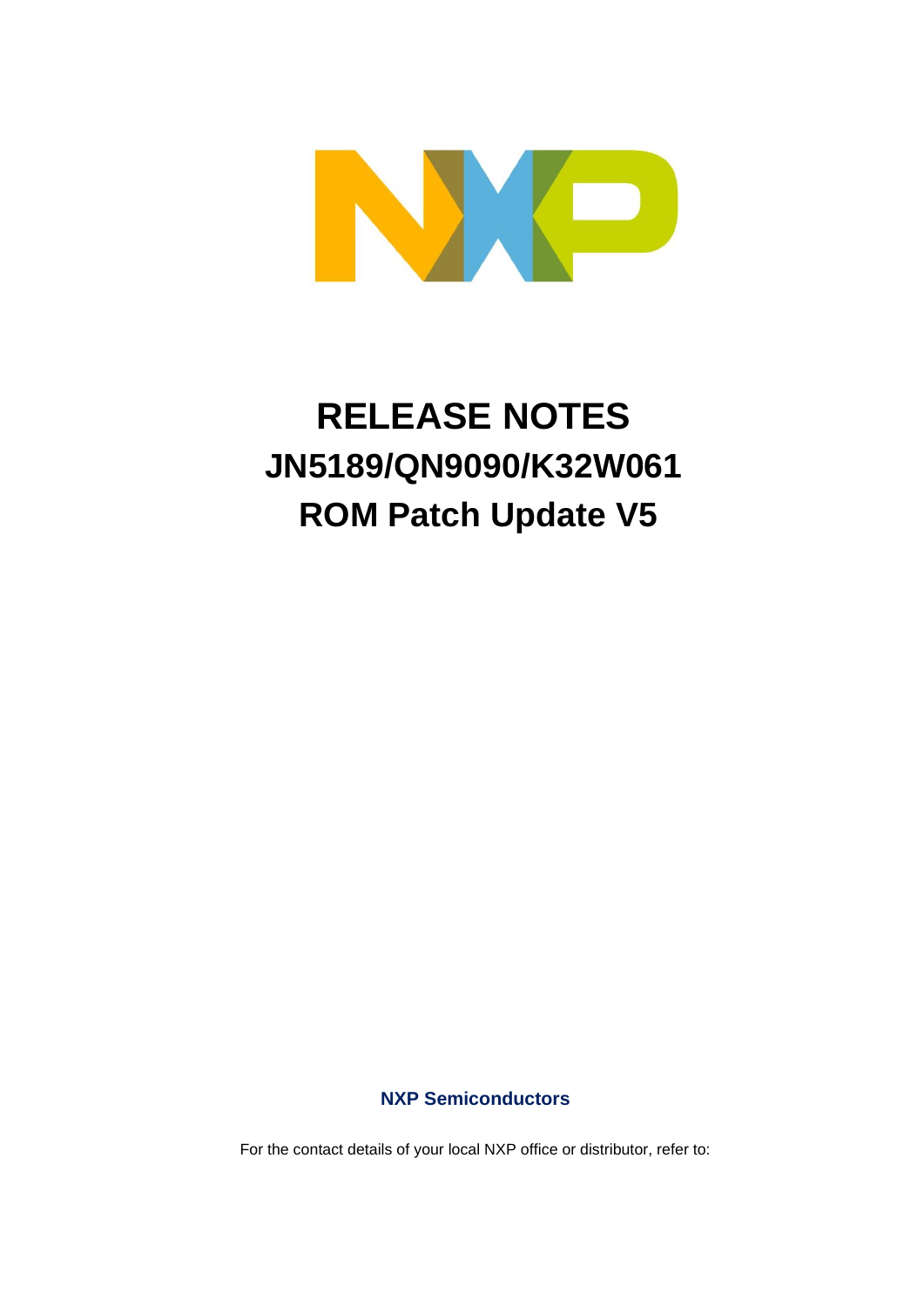**[www.nxp.com](http://www.nxp.com/)**

i.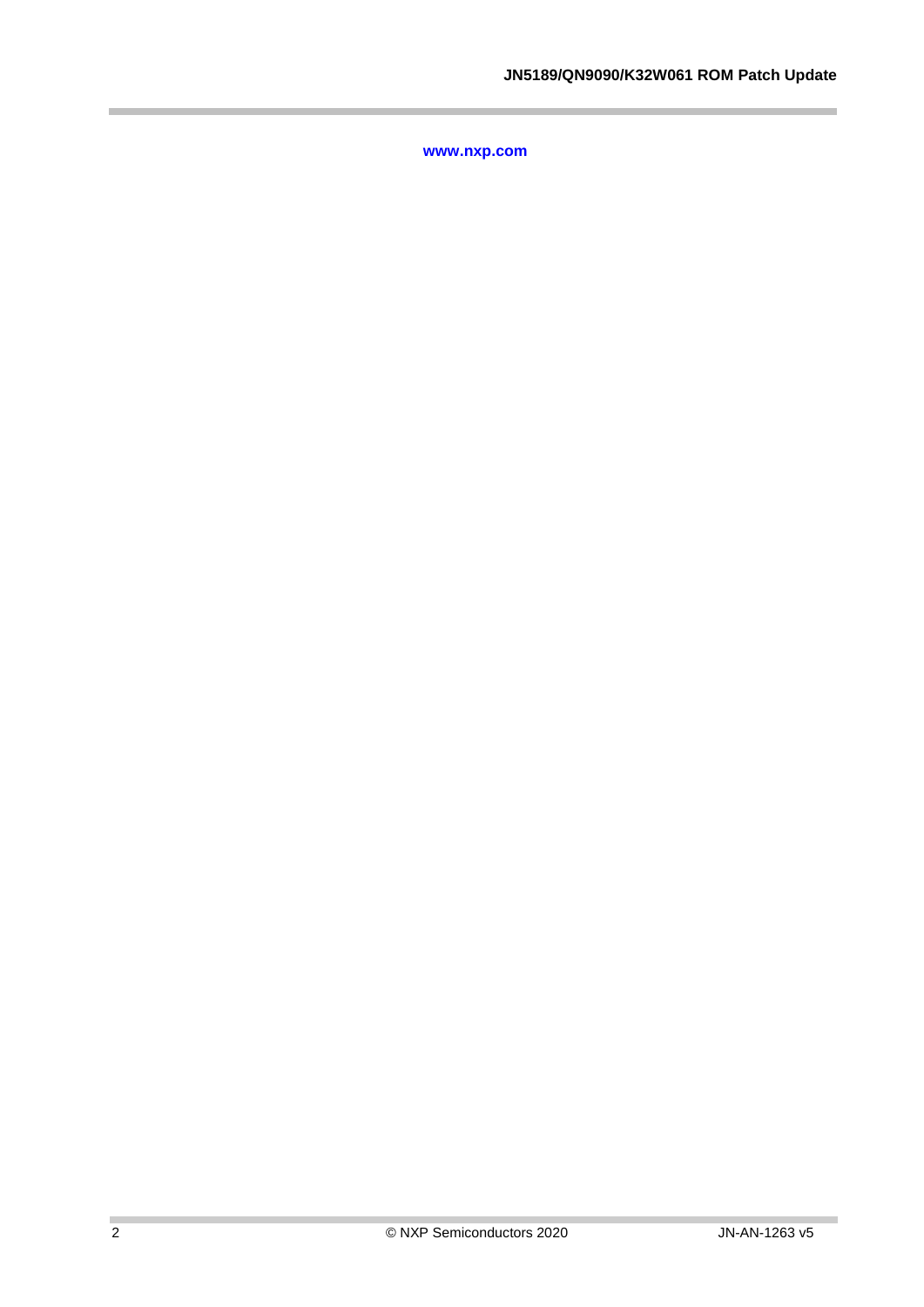## **CONTENTS**

| update_rom_patch_v5.bin                                                                                                                                                                               | $\boldsymbol{4}$             |
|-------------------------------------------------------------------------------------------------------------------------------------------------------------------------------------------------------|------------------------------|
| 1. Supported Hardware Products                                                                                                                                                                        | $\boldsymbol{4}$             |
| 2. Overview                                                                                                                                                                                           | $\boldsymbol{4}$             |
| 3. Release Details<br>3.1 New Features and Changes<br>3.2 Flash Programmer Known Issues                                                                                                               | 5<br>5<br>5                  |
| 4. Checking That The Bootloader Is Up-To-Date                                                                                                                                                         | 7                            |
| 5. How To Install The New Patch<br>5.1 Non-Interactive Version<br>5.2 Interactive Version<br>5.2.1 A device with no existing patch<br>5.2.2 The patch is already programmed<br>5.2.3 The update fails | 8<br>8<br>9<br>9<br>10<br>11 |
| 6. Possible Failures                                                                                                                                                                                  | 13                           |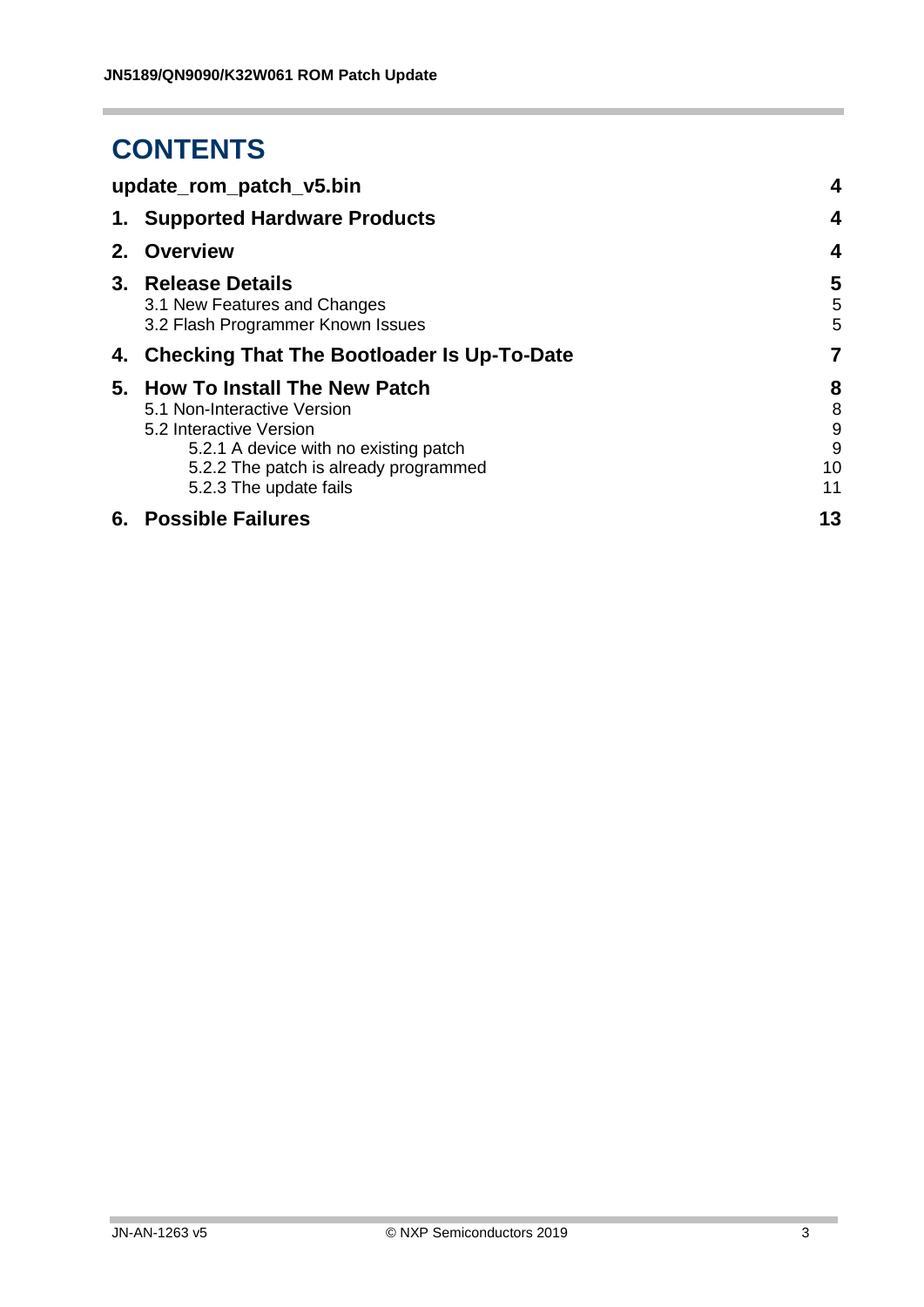## <span id="page-3-0"></span>**update\_rom\_patch\_v5.bin**

## <span id="page-3-1"></span>**1. Supported Hardware Products**

This software release supports the following hardware products:

| <b>Chips</b>                 | <b>Modules</b> | <b>Evaluation Kits</b>        |
|------------------------------|----------------|-------------------------------|
| <b>JN5188HN</b><br>JN5188THN | JN5189-M10     | JN5189-DK006 (OM15076-JN5189) |
| <b>JN5189HN</b><br>JN5189THN | JN5189-M16     | QN9090-DK006 (OM15076-QN9090) |
| QN9030HN<br>QN9030THN        | QN9090-M10     | OM15080-JN5189                |
| QN9090HN<br>QN9090THN        | QN9090-M16     | OM15080-QN9090                |
| K32W061<br>K32W041           | K32W061-M10    | IOTZTB-DK006                  |

## <span id="page-3-2"></span>**2. Overview**

Occasionally the bootloader inside the device needs updating. Generally, this is to:

- Improve boot speed performance
- Improve security
- Improve and extend OTA or flash programming support

This is achieved by applying ROM patches to the device. The ROM patches are provided as applications that can be programmed into the device. Once run, the application will update the bootloader.

This version supports updating of ROM patches on devices with the following bootloader checksums:

- 0x00000000 (No ROM patch installed)
- 0x8c26c747
- 0x399af700
- 0xe2f5168f
- 0x2db975f7
- 0x60934228
- 0xf14140ca

The latest ROM patch has the following details:

- Bootloader checksum = 0x64b5cd8f
- $\bullet$  size = 1252 bytes
- Internal version number = 0xcc000014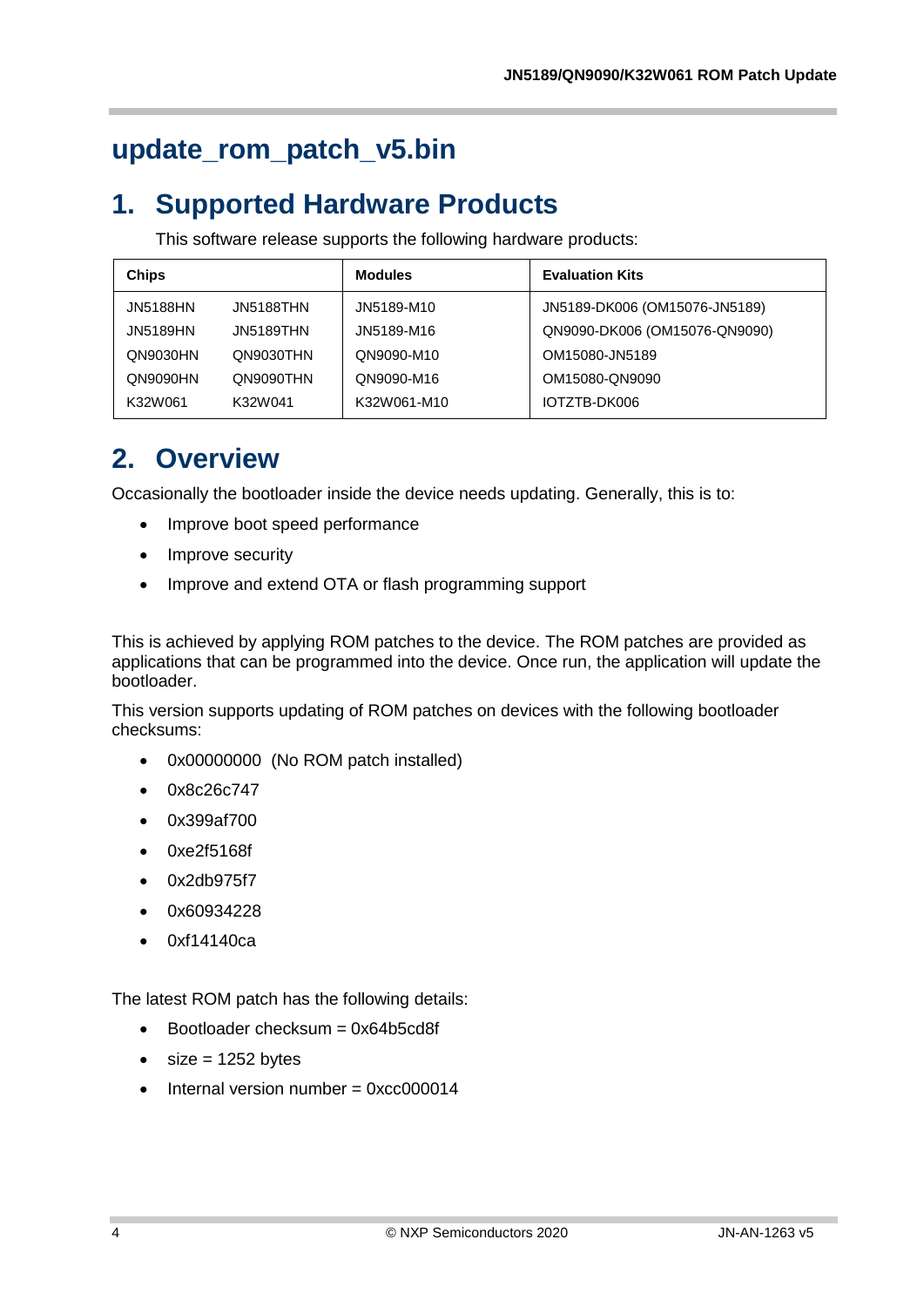### <span id="page-4-0"></span>**3. Release Details**

#### <span id="page-4-1"></span>**3.1 New Features and Changes**

List of tickets for the new features and changes:

| MCUZIGBEE-1777  | Warm start with OTA'd image causes crash                                                                                                                                                                                                                                                                                             |
|-----------------|--------------------------------------------------------------------------------------------------------------------------------------------------------------------------------------------------------------------------------------------------------------------------------------------------------------------------------------|
| <b>MCB-1030</b> | ISP Flash Write clears all previous internal Flash contents per<br>customer request when in ISP level Write Only secure or non-<br>secure (2 or 3). Incidental Unlock issue found when returning<br>to ISP level Unrestricted mode (0), fixed in this patch. Force<br>SWD disabling as soon as configuration is read, if it says so. |
| MCB-1173        | Resolved bit errors observed in pFlash after update under<br>some circumstances                                                                                                                                                                                                                                                      |

**CAUTION**: It is mandatory to reinstall this patch after unlock pFlash is applied before applying any ISP restriction. Failing to do so may brick the device at the next unlock procedure.

#### <span id="page-4-2"></span>**3.2 Flash Programmer Known Issues**

Flashing at 1M baud rate is supported, but not through the LPC-LINK2 USB connection. For example, when running the following command:

DK6Programmer.exe -s COMx -P 1000000 -p binary.bin

- If the COM port (COMx) used is connected to the LPC-LINK2, the command may fail to flash the binary
- If the COM port (COMx) used is connected to the FTDI USB or to a USB-UART serial converter connected to PIO8 & 9, the command shall always succeed

The picture below shows the various connection options for UART0 on the DK6 carrier board. The table beneath summarizes the baud rates supported on the connectors.

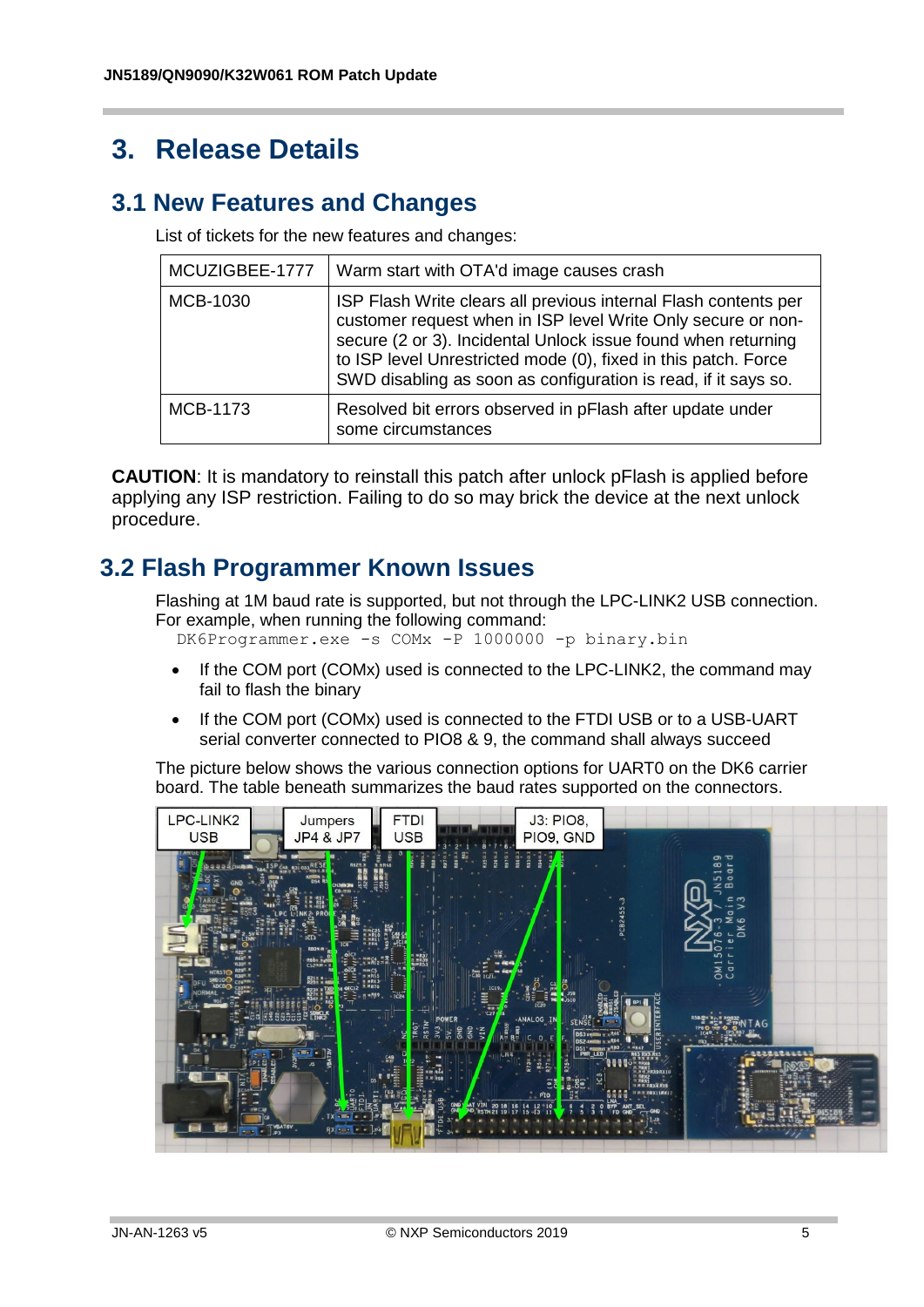| <b>UART</b><br>connection              | 1M baud<br>rate<br>support? | <b>Comments</b>                                                                                                                                                                                                                                      |
|----------------------------------------|-----------------------------|------------------------------------------------------------------------------------------------------------------------------------------------------------------------------------------------------------------------------------------------------|
| LPC-LINK2<br>USB.<br>connector         | No.                         | In this configuration the jumpers JP4 & JP7 (close to the FTDI<br>USB connection) shall be in the leftmost position as shown in<br>the picture above                                                                                                 |
| <b>FTDI USB</b><br>connector           | Yes:                        | In this configuration the jumpers JP4 & JP7 (close to the FTDI<br>USB connection) shall be in the middle, as shown here:                                                                                                                             |
| J3 debug<br>connector<br>(PIO8 & PIO9) | <b>Yes</b>                  | Use USB to UART serial converter supporting rates up to 1M.<br>For instance, the Prolific USB-to-Serial converter is supported. It<br>is available at:<br>https://www.olimex.com/Products/Components/Cables/USB-<br>Serial-Cable/USB-Serial-Cable-F/ |

i.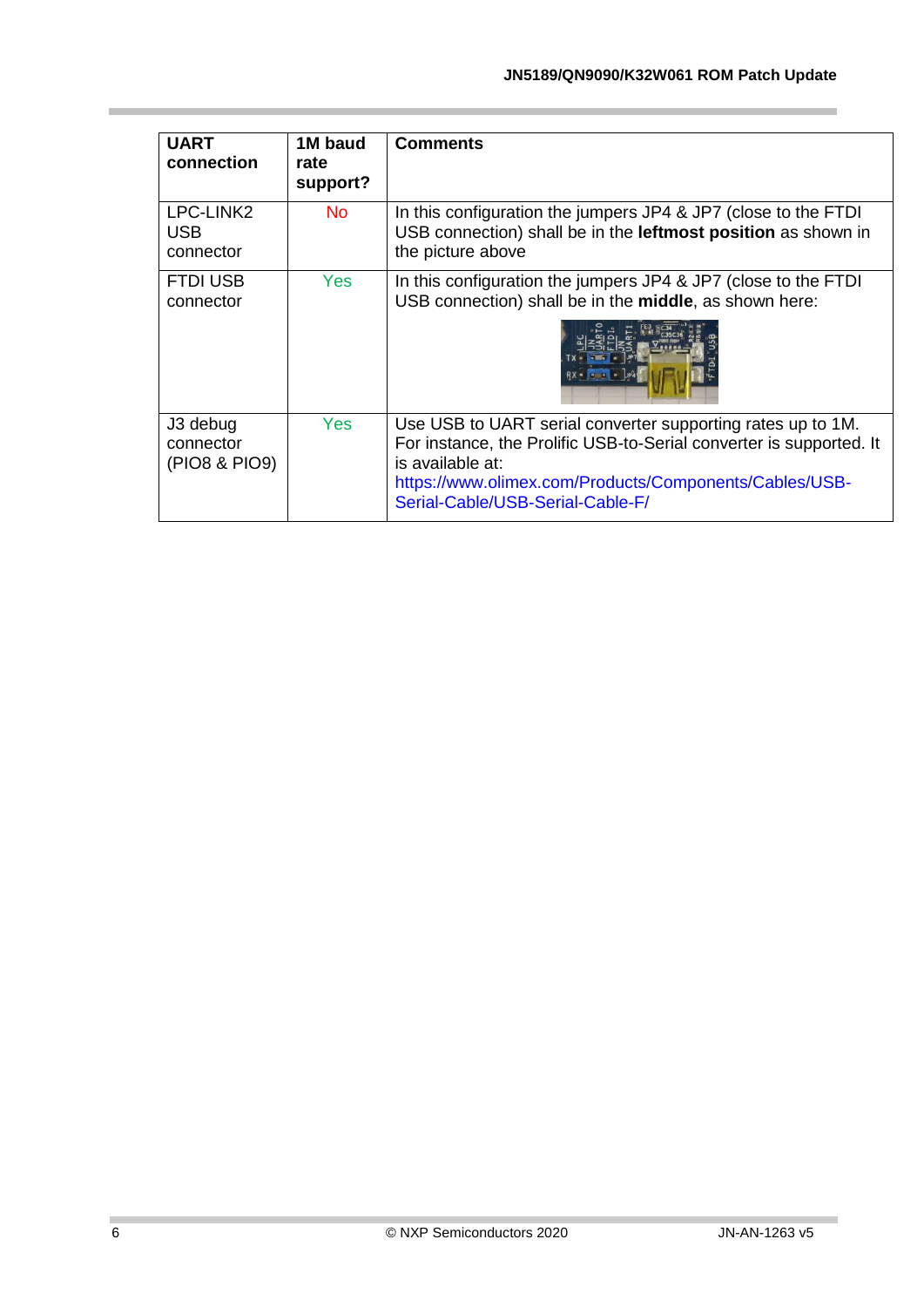### <span id="page-6-0"></span>**4. Checking That The Bootloader Is Up-To-Date**

- 1) Download and install the latest DK6 Flash programmer (JN-SW-4407) from [www.nxp.com](http://www.nxp.com/)
- 2) Open a command prompt.
- 3) Change folder to C:\NXP\DK6ProductionFlashProgrammer
- 4) Type DK6Programmer  $-1$  to find the COM port
- 5) Type DK6Programmer -sCOM??? -V2. If the bootloader is out of date, then a warning will be given: See below

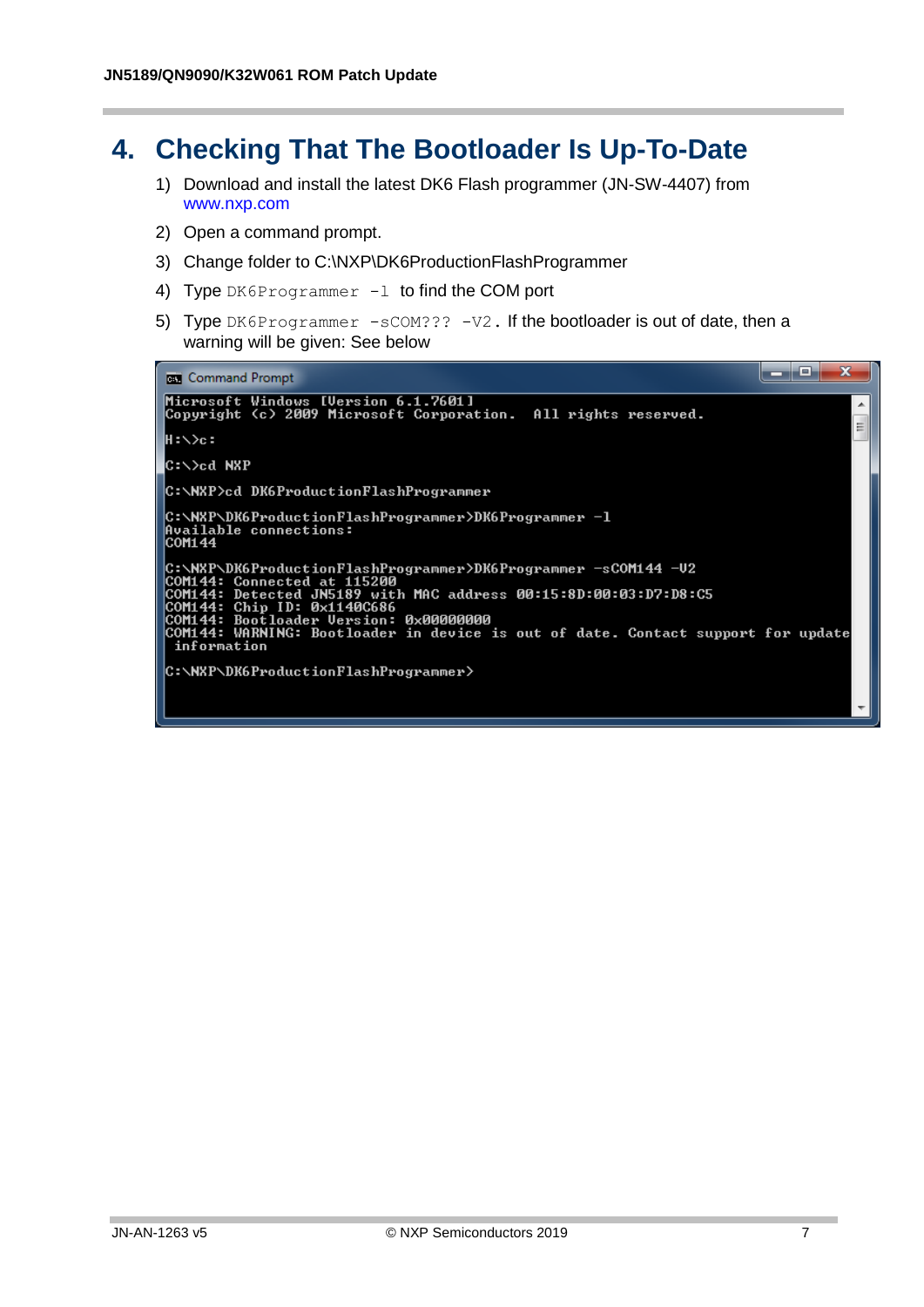## <span id="page-7-0"></span>**5. How To Install The Latest ROM Patch**

#### <span id="page-7-1"></span>**5.1 Non-Interactive Version**

1. Use DK6Programmer and type following command:

DK6Programmer -s <COMPORT> -V2 -p update rom patch v5.bin

- 2. Wait 10 seconds
- 3. Retest the bootloader version

DK6Programmer -s<COMPORT> -V2

| e<br><b>BER</b> Command Prompt                                                                             |   |
|------------------------------------------------------------------------------------------------------------|---|
| COM144: Programming FLASH<br>ICOM144: 85                                                                   |   |
| COM144: Programming FLASH<br>ICOM144: 87                                                                   |   |
| COM144: Programming FLASH<br>ICOM144: 90                                                                   |   |
| <b>COM144: Programming FLASH</b><br>ICOM144: 92                                                            |   |
| COM144: Programming FLASH<br>ICOM144:94                                                                    |   |
| COM144: Programming FLASH<br>ICOM144: 97                                                                   |   |
| COM144: Programming FLASH<br>ICOM144:99                                                                    | Ξ |
| COM144: Programming FLASH<br>100M144:100                                                                   |   |
| COM144: Memory programmed successfully                                                                     |   |
| C:\NXP\DK6ProductionFlashProgrammer>DK6Programmer -sC0M144 -U2<br>COM144: Connected at 115200              |   |
| COM144: Detected JN5189 with MAC address 00:15:8D:00:03:D7:D8:C5<br>$\textsf{COM144:}$ Chip ID: 0x1140C686 |   |
| COM144: Bootloader Version: 0xCC000014                                                                     |   |
| C:\NXP\DK6ProductionFlashProgrammer>                                                                       |   |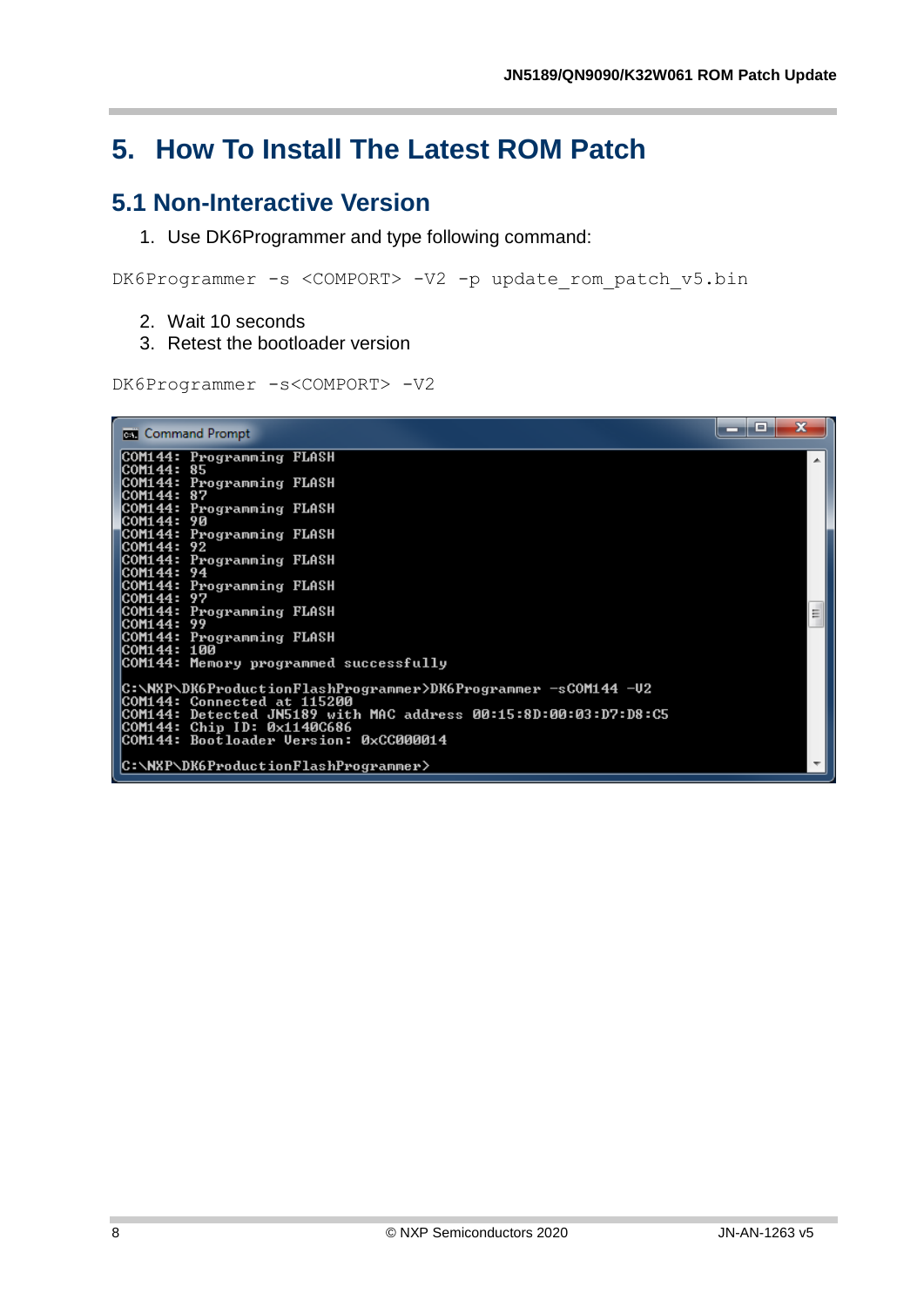#### <span id="page-8-0"></span>**5.2 Interactive Version**

This version allows you to validate the bootloader update using a terminal application such as TeraTerm

1. Use DK6Programmer and type following command:

DK6Programmer -s <COMPORT> -V2 -N -p update rom patch v5.bin

The -N will not generate any resets to the device, so it will not put the device into programming mode. This must be done manually by pressing the ISP and RESET switches on the DK6 board and will not restart the device at the end of programming



- 2. Start TeraTerm and connect to the serial port at 115200 baud and then reset the board
- 4. You shall then see following log:

```
Rom patch update STARTED!
CAUTION: Do not unplug board until rom patch update completion!!!
```
If the update is successful, if you get the "Rom patch update COMPLETED!" message with no "FAIL" message in the previous log. See sections 5.2.1 to 5.2.3 for further information.

#### <span id="page-8-1"></span>**5.2.1 A device with no existing patch**

You will get the following display:

```
Rom patch update STARTED!
```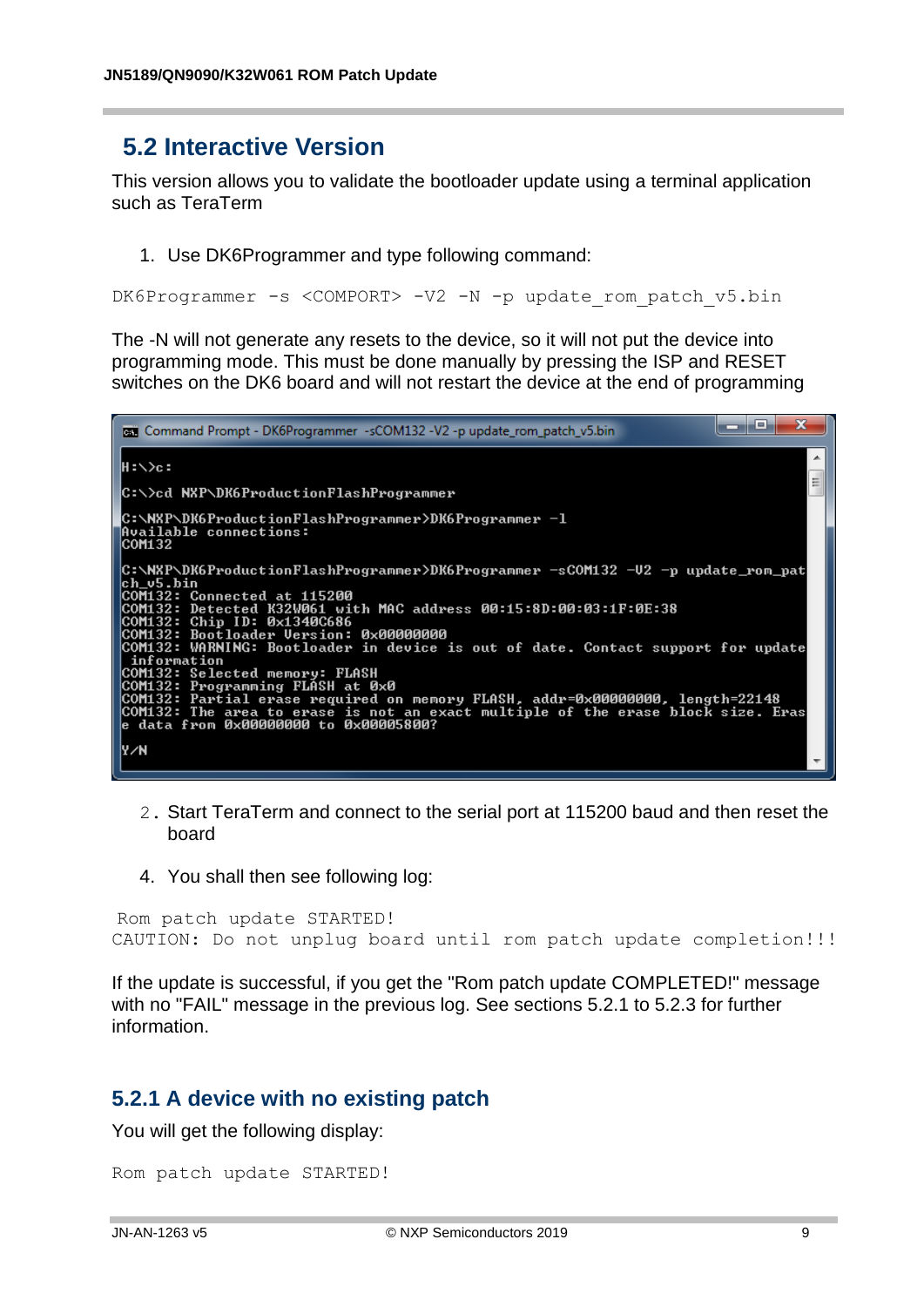```
CAUTION: Do not unplug board until rom patch update 
completion!!!
INFO: New patch checksum = 0x64b5cd8f, size = 1252 bytes
INFO: List of supported patch checksums
          0x8c26c747
          0x399af700
          0xe2f5168f
          0x2db975f7
          0x60934228
          0xf14140ca
          0x64b5cd8f
INFO: current Rom patch info:
          patch_region_sz=0
          patch_region_addr=0x0
          patch_checksum=0x0
          patch_checksum_valid=0
INFO: No existing patch found (Only if checksum is 0x0)
INFO: Applying new patch
Rom patch update COMPLETED!
```

| COM132:115200baud - Tera Term VT                                                                                                                                                                                             | E<br>х |
|------------------------------------------------------------------------------------------------------------------------------------------------------------------------------------------------------------------------------|--------|
| File:<br>Control Window<br>Edit<br><b>Help</b><br>- Setup                                                                                                                                                                    |        |
| "Rom patch update STARTED!<br>CAUTION: Do not unplug board until ron patch update completion!!!<br>INFO: New patch checksun = 0x64b5cd8f, size = 1252 bytes<br>INFO: List of supported patch checksuns<br>Dx8c26c747         |        |
| 0x399af700<br>Dxe2f5168f<br>0x2db975f7<br>0x60934228<br>Oxf14140ca<br>0x64b5cd8f<br>INFO: current Rom patch info:                                                                                                            |        |
| patch region sz=316<br>patch_region_addr=0x 9e119<br>patch_checksun=0x8c26c747<br>patch checksun valid=1<br>INFO: New patch is newer than current patch; updating<br>INFO: Applying new patch<br>Ron patch update COMPLETED! |        |
|                                                                                                                                                                                                                              |        |

#### <span id="page-9-0"></span>**5.2.2 The patch is already programmed**

You get the following display:

```
Rom patch update STARTED!
CAUTION: Do not unplug board until rom patch update 
completion!!!
INFO: New patch checksum = 0x64b5cd8f, size = 1252 bytes
INFO: List of supported patch checksums
          0x8c26c747
```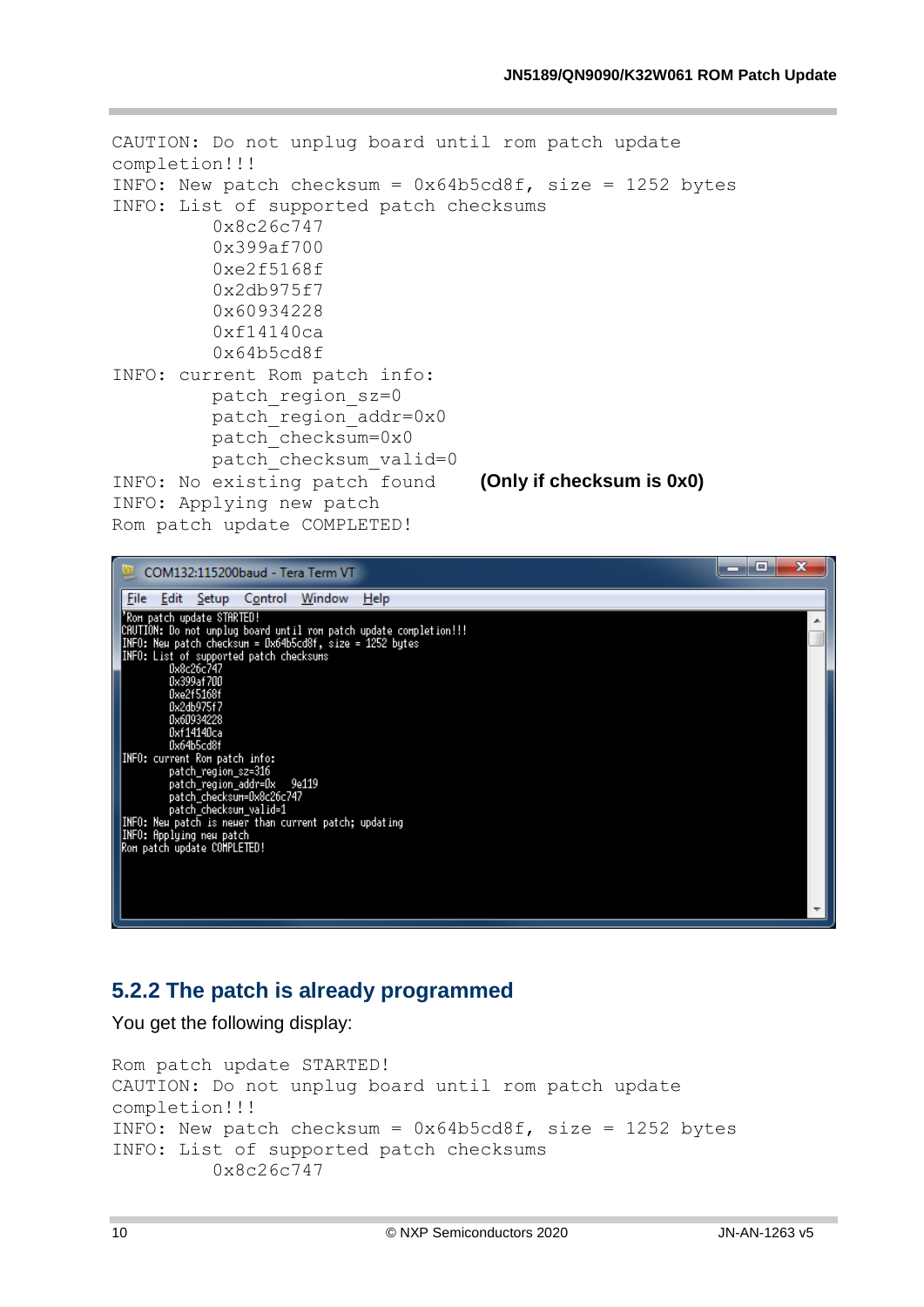| 0x399af700                              |
|-----------------------------------------|
| 0xe2f5168f                              |
| 0x2db975f7                              |
| 0x60934228                              |
| 0xf14140ca                              |
| 0x64b5cd8f                              |
| INFO: current Rom patch info:           |
| patch region sz=1252                    |
| patch region addr=0x9e119               |
| patch checksum=0x64b5cd8f               |
| patch checksum valid=1                  |
| INFO: Patch already programmed in Flash |
| INFO: Patch update aborted!             |
| Rom patch update COMPLETED!             |

#### See example below:



#### <span id="page-10-0"></span>**5.2.3 The update fails**

You get a "FAIL" message explaining the reason for the failure:

```
CAUTION: Do not unplug board until rom patch update 
completion!!!
INFO: New patch checksum = 0x64b5cd8f, size = 1252 bytes
INFO: List of supported patch checksums
          0x8c26c747
          0x399af700
          0xe2f5168f
          0x2db975f7
          0x60934228
          0xf14140ca
```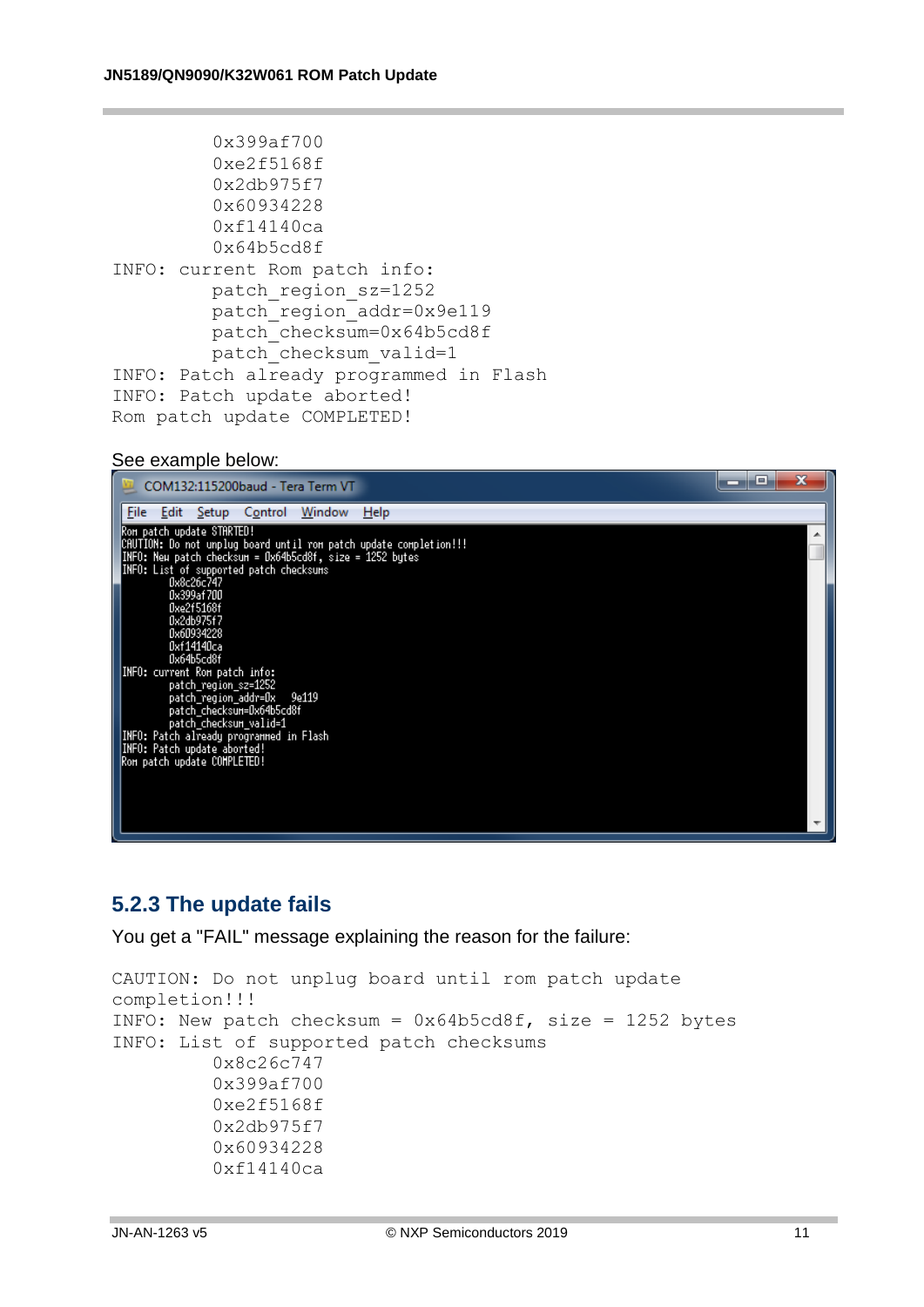0x64b5cd8f INFO: current Rom patch info: patch\_region\_sz=920 patch region addr=0x 9e119 patch\_checksum=0x213b05f7 patch checksum valid=1 FAIL: Current patch checksum not found in list! INFO: Patch update aborted! Rom patch update COMPLETED!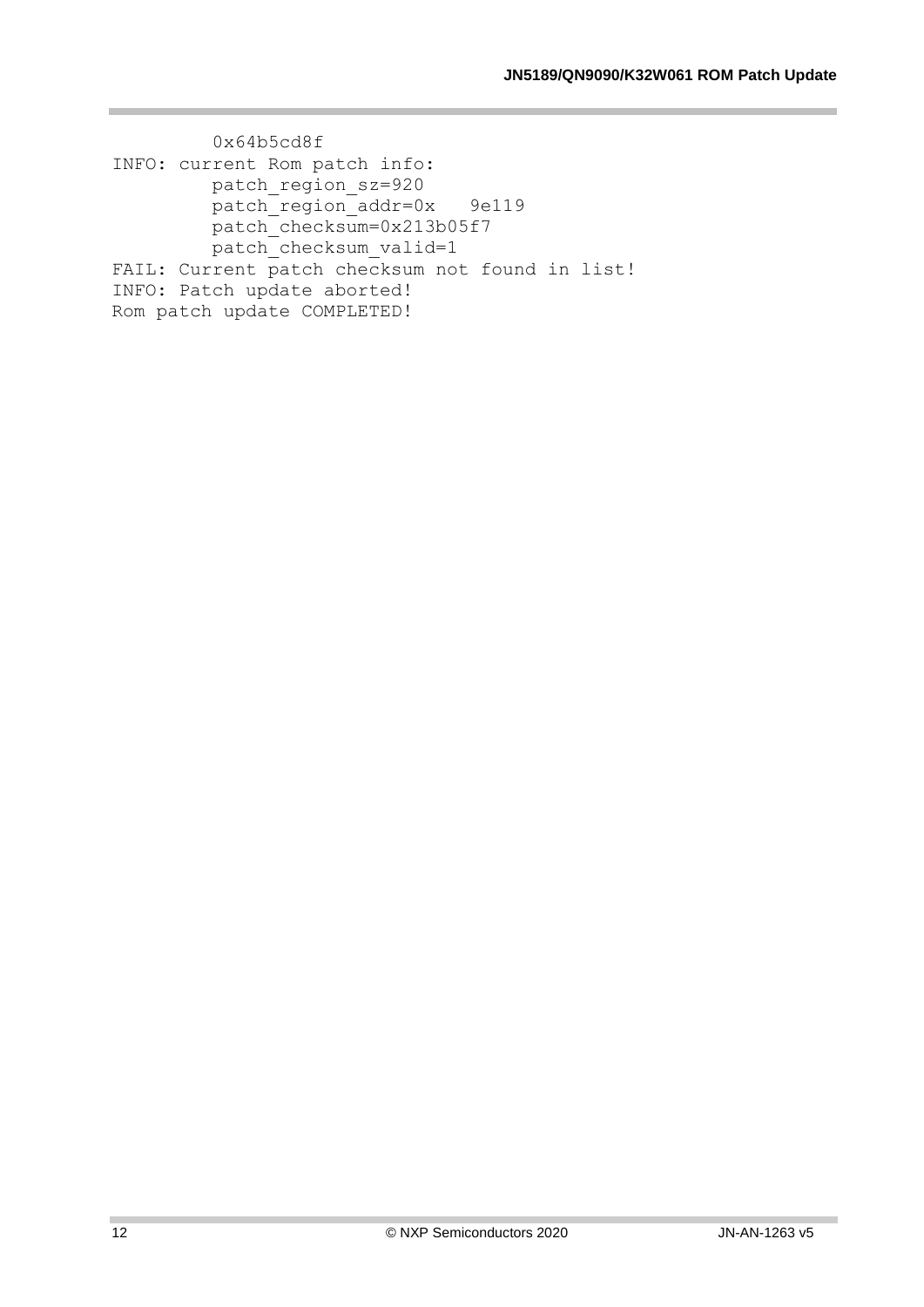## <span id="page-12-0"></span>**6. Possible Failures**

| <b>Failure Description</b>                                                          | <b>Action</b>                                                                                                                                                                                               |
|-------------------------------------------------------------------------------------|-------------------------------------------------------------------------------------------------------------------------------------------------------------------------------------------------------------|
| FAIL: could not read RomPatchInfo from Flash!                                       | Report issue to support team                                                                                                                                                                                |
| FAIL: current patch checksum does not match<br>RomPatchInfo in pFlash!              |                                                                                                                                                                                                             |
| FAIL: New patch checksum not found in list or new<br>patch older than current patch | You are trying to update to an older version of<br>patch. Please make sure you are using the<br>latest version of the ROM patch installer.                                                                  |
| FAIL: Current patch checksum not found in list!                                     | You are trying to use a ROM patch installer<br>that does not support the current device<br>(current checksum not supported). Please<br>make you are using the latest version of the<br>ROM patch installer. |